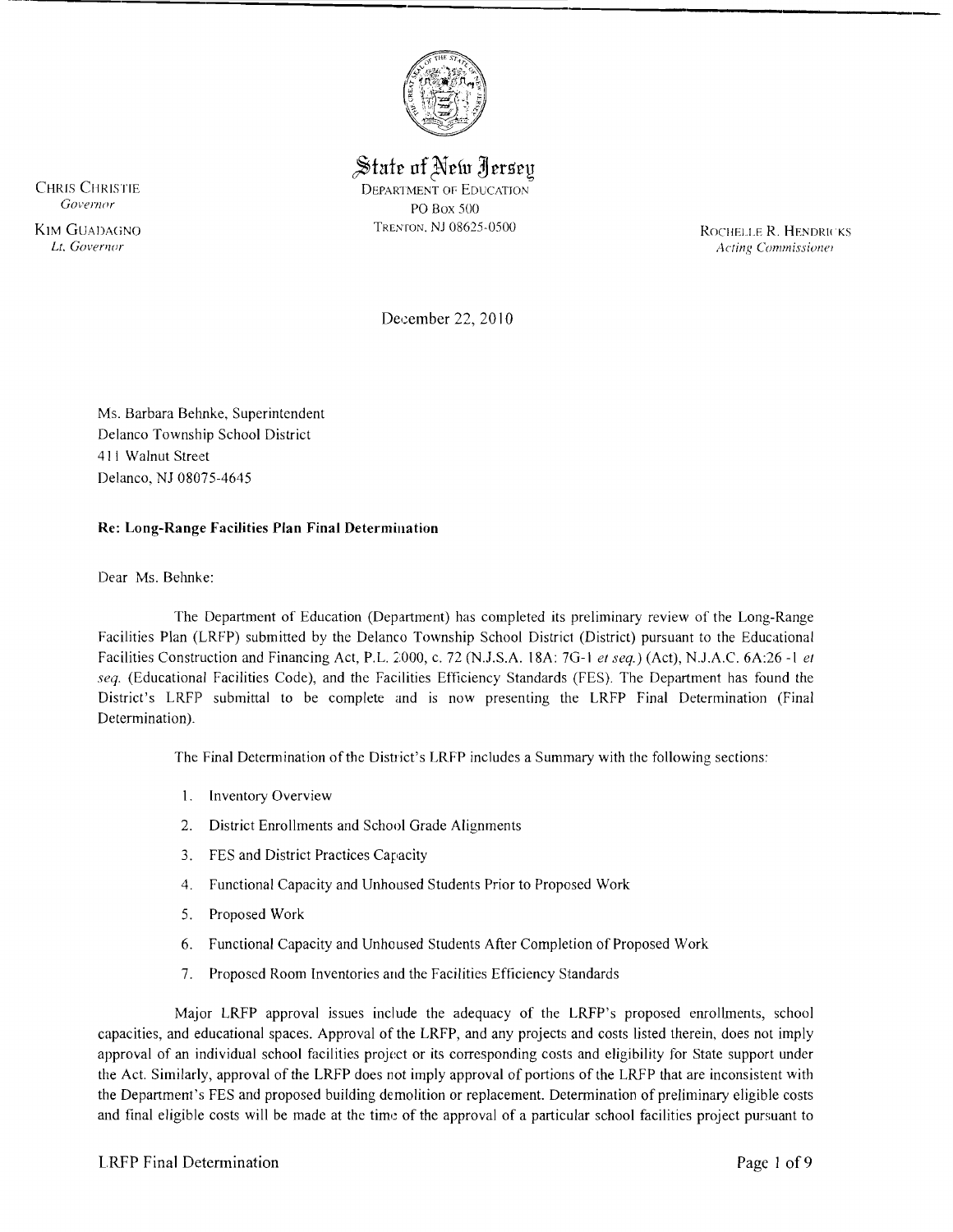N.J.S.A. 18A:7G-5. The District must submit a feasibility study as part of the school facilities project approval process, pursuant to N.J.S.A. 18A:7G-7b, to support proposed building demolition or replacement. The feasibility study should demonstrate that a building might pose a risk to the safety of the occupants after rehabilitation or that rehabilitation is not cost-effective.

Following the approval of the LRFP, the District may submit an amendment to the approved LR FP for Department review. Unless and until an amendment to the LRFP is submitted to and approved by the Commissioner of the Department pursuant to N.J.S.A. l8A:7G-4(c), the approved LRFP shall remain in effect. The District may proceed with the implementation of school facilities projects that are consistent with the approved LRFP whether or not the school facil ities project contains square footage that may be ineligible for State support.

We trust that this document will adequately explain the Fina] Determination and allow the District to move forward with the initiation of projects within its LRFP. Please contact Frank LoDolce, Regional Director at the Office of School Facilities at (609) 292-7078 with any questions or concerns that you may have.

Sincerely, *<i>Duy* Une

Acting Commissioner

RRH :BEP:FL:hlj Enclosure

c: Division of Education System Efficiency Lester W. Richens, Burlington County County, Executive County Superintendent Bernard E. Piaia, Director, Office of Schoo facilities Frank LoDolce, Regional Director, Office of School Facilities H. Lyle Jones, Manager, Office of School Facilities Diana Cawood. School Business Administrator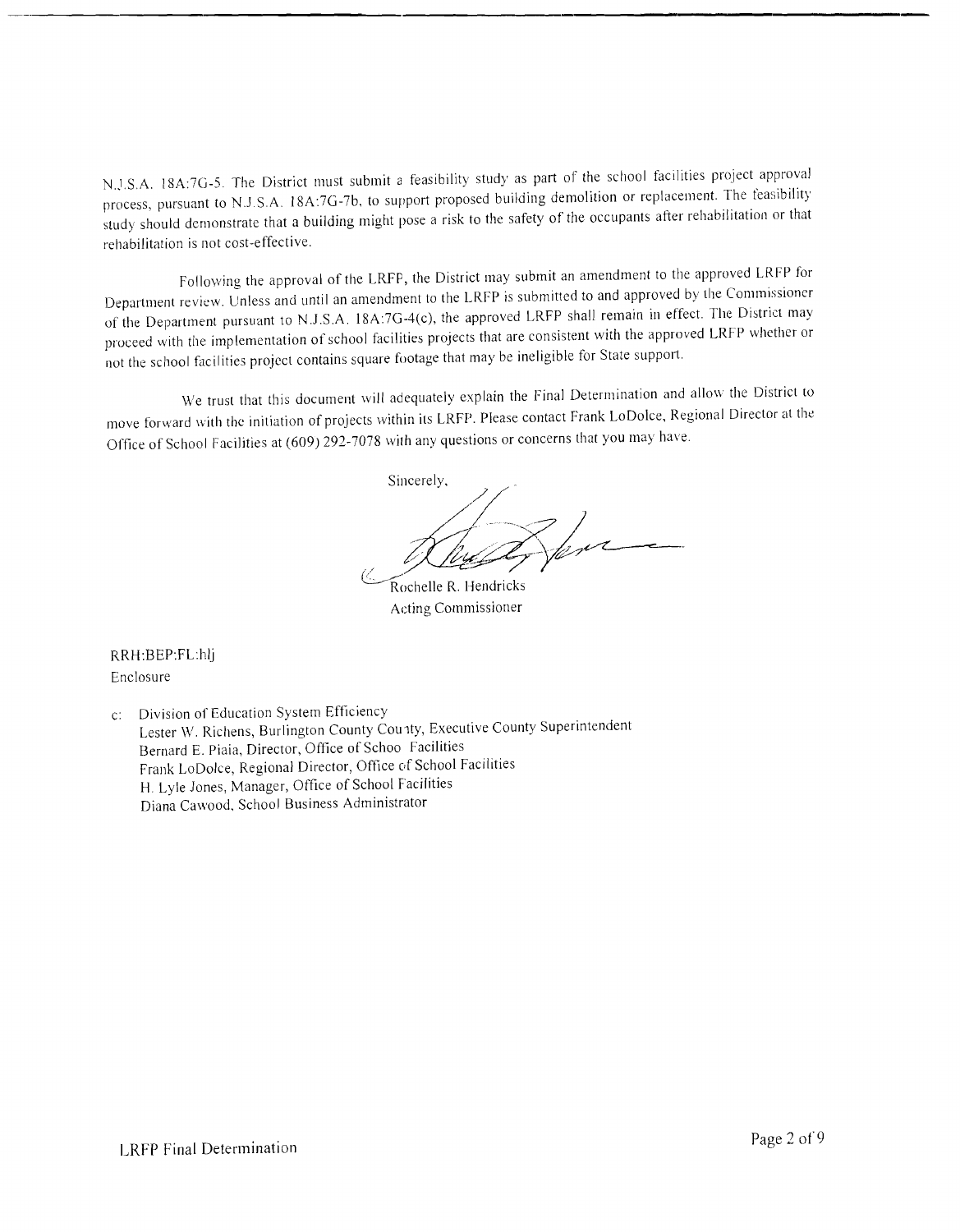## LONG-RANGE FACILITIES PLAN

# **Final Determination Summary**

## Delanco Township School District

The Department of Education (Department) has completed its review of the Long-Range Facilities Plan (LRFP or Plan) submitted by the Delanco Township School District (District) pursuant to the Educational Facilities Construction and Financing Act P.L. 2000, c.72 (N.J.S.A. 18A:7G-1 *ef seq.)* (Act), N.J.A.C. 6A:26-1 et seq. (Educational Facilities Code), and the Facilities Efficiency Standards (FES).

This is the Department's Final Determination Summary (Summary) of the LRFP. The Summary is based on the standards set forth in the Act, the Educational Facilities Code, the FES. District entered data in the LRFP and Project Application and Tracking System (LRFP website), and District supplied supporting documentation. The Summary consists of seven sections. The referenced reports in *italic* text are standard LRFP reports available on the Department's LRFP website.

#### 1. Inventory Overview

The District provides services for students in grades K-8. The predominant existing school grade configuration is K-5, 6-8. The predominant proposed school grade configuration is K-5, 6-8. The District is classified as an "Under 55" district for funding purposes.

The District identified existing and proposed schools, sites, buildings, playgrounds, playfields, and parking lots in its LRFP. The total number of existing and proposed district-owned or leased schools, sites, and buildings are listed in Table l. A detailed description of each asset can be found in the LRFP website report titled *"Site Asset Inventory Report. "* 

|                                                      | <b>Existing</b> | Proposed |
|------------------------------------------------------|-----------------|----------|
| Sites:                                               |                 |          |
| <b>Total Number of Sites</b>                         |                 |          |
| Number of Sites with no Buildings                    |                 |          |
| Number of Sites with no Instructional Buildings      |                 |          |
| <b>Schools and Buildings:</b>                        |                 |          |
| <b>Total Number of Schools</b>                       |                 |          |
| Total Number of Instructional Buildings              |                 |          |
| Total Number of Administrative and Utility Buildings |                 |          |
| Total Number of Athletic Facilities                  |                 |          |
| Total Number of Parking Facilities                   |                 |          |
| Total Number of Temporary Facilities                 |                 |          |

#### Table I: Inventory Summary

As directed by the Department, incomplete school facilities projects that have project approval from the Department are represented as "existing" in the Plan. District schools with incomplete approved projects that include new construction or the reconfiguration of existing program space are as follows: n/a.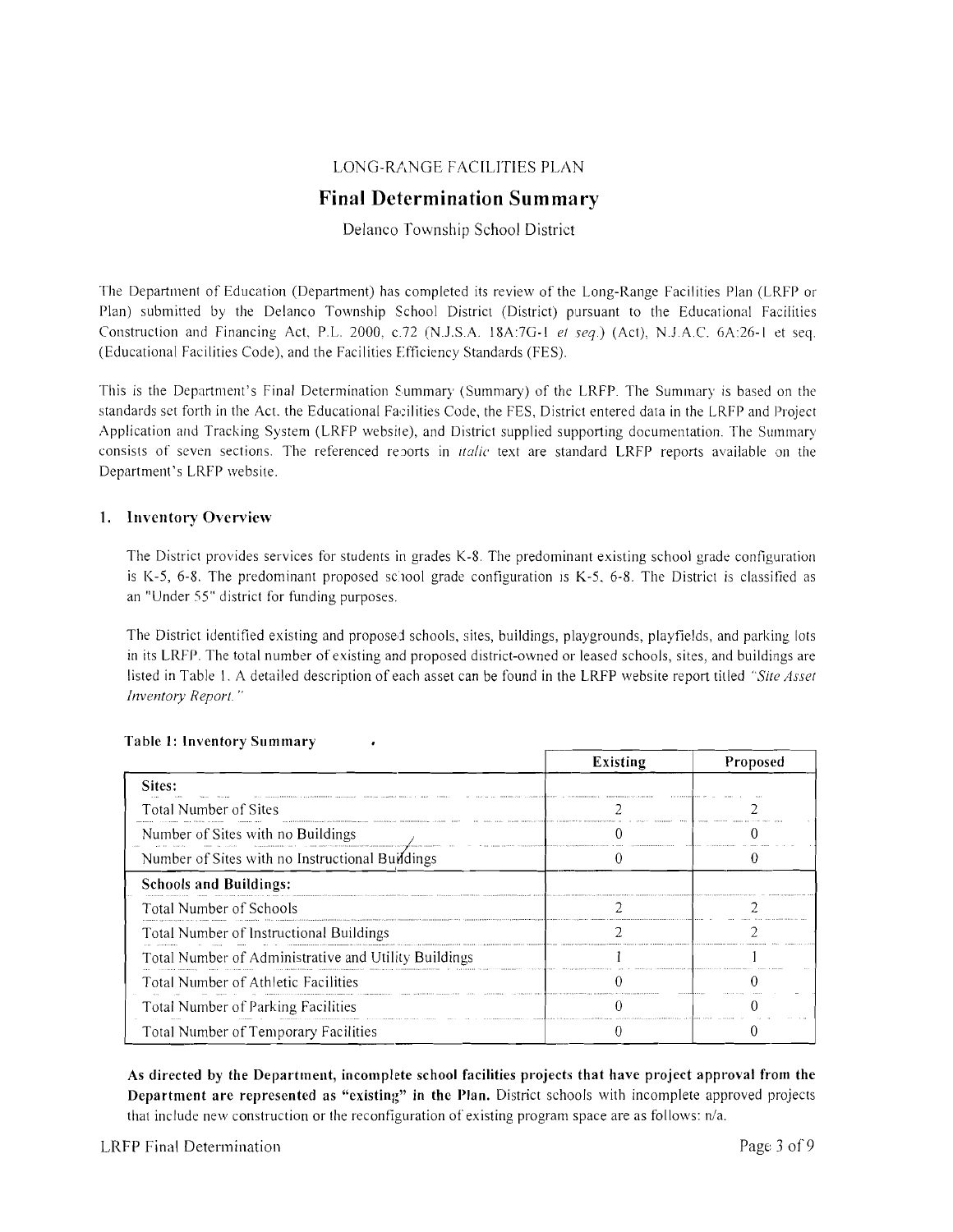Major conclusions are as follows:

- The District is proposing to maintai 1 the existing number of District-owned or leased sites.
- $\blacksquare$ The District is proposing to maintain the existing number of District-owned or operated schools.
- The District is proposing to maintain the existing number of District-owned or leased instructional buildings. The District is proposing to maintain the existing number of District-owned or leased noninstructional buildings.

**FINDINGS** The Department has determined that the proposed inventory is adequate for review of the District's LRFP. However, the LRFP determination does not imply approval of an individual school facilities project listed within the LRFP. The District must submit individual project applications for project approval. If building demolition or replacement is proposed, the District must submit a feasibility study, pursuant to N.J .S.A. 18A:7G-7b, as part of the application for the specific school facilities project.

## **2. District Em'ollments and School Grade Alignments**

The District determined the number of students, or "proposed enrollments," to be accommodated in the LRFP on a district-wide basis and in each school The District's existing and proposed enrollments and the cohortsurvival projection provided by the Department on the LRFP website are listed in Table 2. Detailed information can be found in the LRFP website report tided *"Enrollment Projection Delail* " Existing and proposed school enrollments and grade alignments can be fot nd in the report titled *"Enrollment and School Grade Alignment."* 

|                             | <b>Actual Enrollments</b><br>2009 | <b>District Proposed</b><br><b>Enrollments</b> | <b>Department's LRFP</b><br><b>Website Projection</b> |
|-----------------------------|-----------------------------------|------------------------------------------------|-------------------------------------------------------|
| Grades K-12:                |                                   |                                                |                                                       |
| Grades K-5, including SCSE  | 257                               | 433                                            | 416                                                   |
| Grades 6-8, including SCSE  | -34                               | 133                                            | 133                                                   |
| Grades 9-12, including SCSE |                                   |                                                |                                                       |
| Pre-Kindergarten:           |                                   |                                                |                                                       |
| Pre-Kindergarten, Age 3     |                                   |                                                |                                                       |
| Pre-Kindergarten, Age 4     |                                   |                                                |                                                       |
| Pre-Kindergarten, SCSE      |                                   |                                                |                                                       |
| <b>District Totals</b>      | 391                               | 566                                            | 549                                                   |

#### **Table 2: Enrollment Comparison**

"SCSE" = Self-Contained Special Education

Major conclusions are as follows:

- The District elected to use the Department's LRFP website projection. Supporting documentation was submitted to the Department as required to justify the proposed enrollments.
- The District is planning for increasing enrollments.
- The District is not an ECPA (Early Childhood Program Aid) District.  $\blacksquare$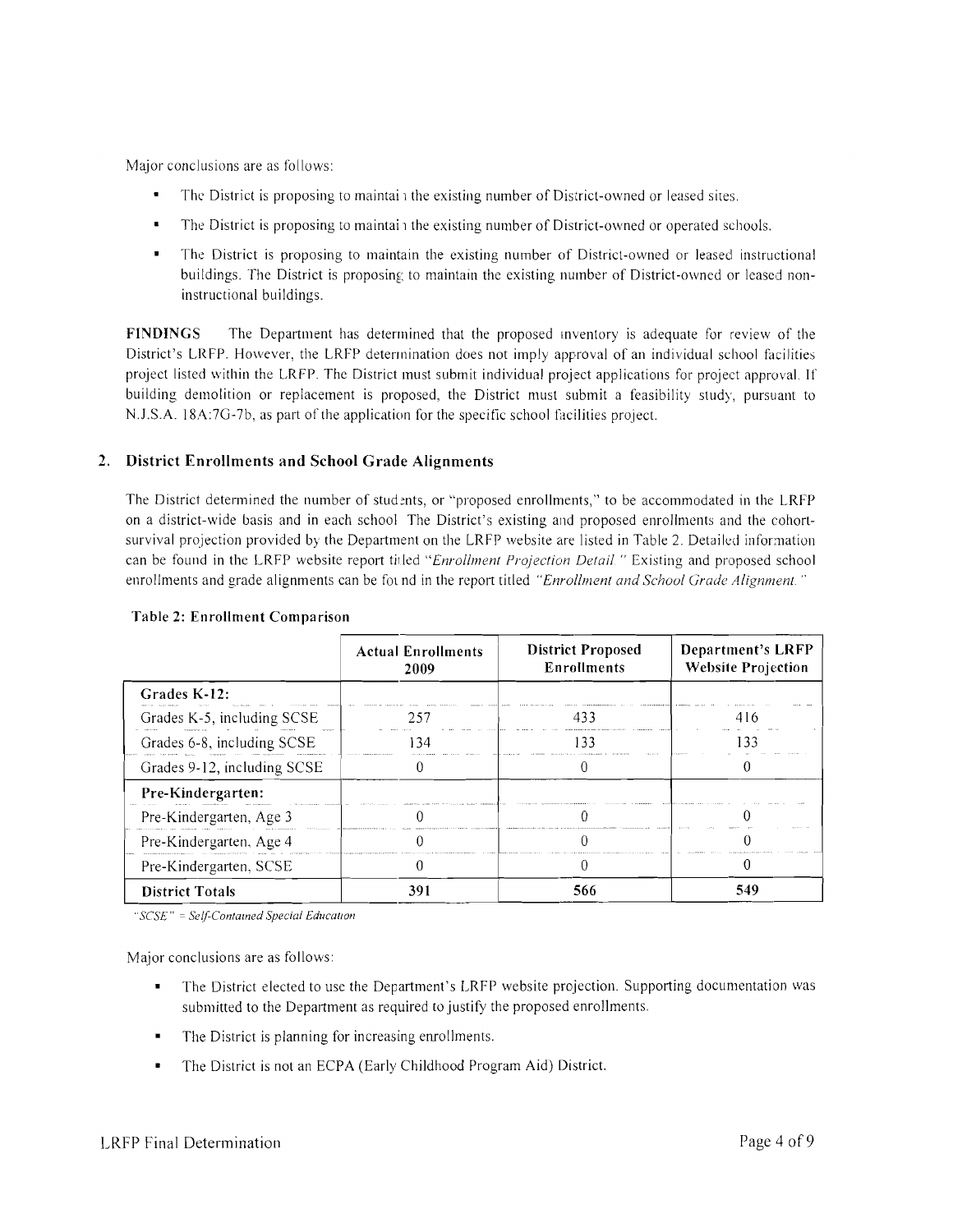FINDINGS The Department has determined that the District's proposed enrollments are supportable for review of the District's LRFP. The Department will require a current enrollment projection at the time an application for a school facilities project is submitted incorporating the District's most recent Fall Enrollment Report in order to verify that the LRFP's pIrnned capacity is appropriate for the updated enrollments.

# **3. FES and District Practices Capacity**

The proposed room inventories for each school were analyzed to determine whether the LRFP provides adequate capacity for the proposed enrollments. Two capacity calculation methods, called *"FES Capacity"* and *"District Practices Capacity,* " were used to assess existing and proposed school capacity in accordance with the FES and District program delivery practices. A third capacity calculation, called "Functional Capacity," determines Unhoused Students and potential State support for school facilities projects. Functional Capacity is analyzed in Section 5 of this Summary.

- *FES Capacity only assigns capacity to pre-kindergarten (if district-owned or operated), kindergarten,* general, and self-contained special education classrooms. No other room types are considered to be capacity-generating. Class size is based on the FES and is prorated for classrooms that are sized smaller than FES classrooms. FES Capacity is most accurate for elementary schools, or schools with non-departmentalized programs, in which instruction is "homeroom" based. This capacity calculation may also be accurate for middle schools depmding upon the program structure. However, this method usually significantly understates available high school capacity since specialized spaces that are typically provided in lieu of general classrooms are not included in the capacity calculations.
- *District Practices Capacity* allows the District to include specialized room types in the capacity calculations and adjust class size 10 retlect actual practices. This calculation is used to review capacity and enrollment coordination in middle and high schools.

A capacity utilization factor in accordance with the FES is included in both capacity calculations. A 90% capacity utilization rate is applied to classrooms serving grades K-8. An 85% capacity utilization rate is applied to classrooms serving grades 9-12. No capacity utilization factor is applied to preschool classrooms.

Table 3 provides a summary of existing and proposed district-wide capacities. Detailed information can be found in the LRFP website report titled "FES and District Practices Capacity."

|                                          | <b>Total FES Capacity</b> | <b>Total District Practices Capacity</b> |
|------------------------------------------|---------------------------|------------------------------------------|
| $(A)$ Proposed Enrollments               | 566.00                    | 566.00                                   |
| (B) Existing Capacity                    | 379.20                    | 560.80                                   |
| Existing Capacity Status (B)-(A)*        | $-186.80$                 | $-520$                                   |
| (C) Proposed Capacity                    | 358.50                    | 559.65                                   |
| <i>*Proposed Capacity Status (C)-(A)</i> | $-207.50$                 | -635                                     |

#### **Table 3: FES and District Practices Capacity Summary**

\* *Positive numbers signify surplus capacity; .1egative numbers* .I*ign*ifj' *inadequate capacity. Negative values for District Practices capacity are acceptable ijproposed enrollments do not exceed* 100% *capacity utilization.* 

Major conclusions are as follows:

 $\blacksquare$ The District has appropriately coordinated proposed school capacities and enrollments in the LRFP.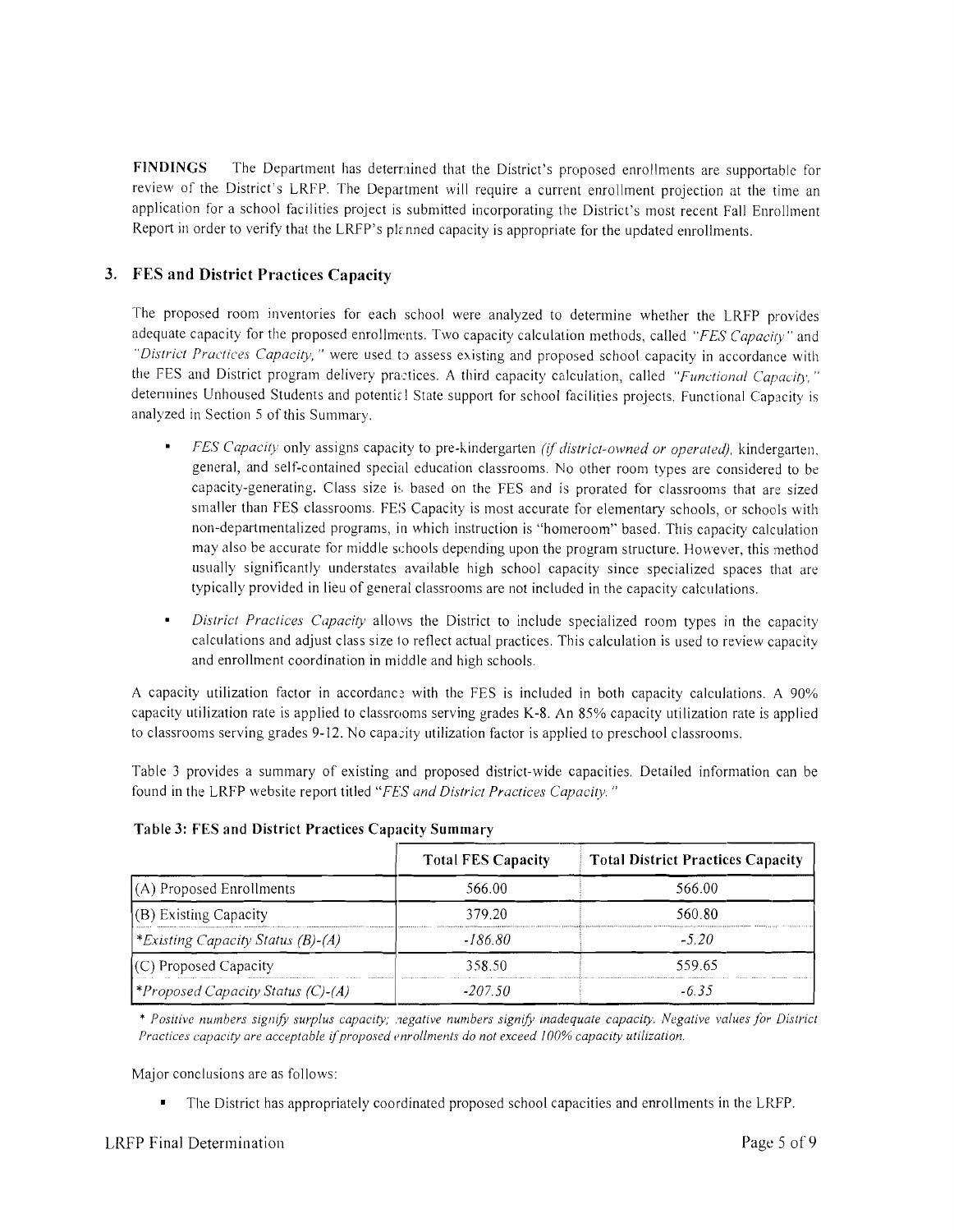Adequate justification has been provided by the District if capacity for a school deviates from the proposed enrollments by more than 5%.

**FINDINGS** The Department has deternined that the proposed District capacity, in accordance with the proposed enrollments, is adequate for review of the District's LRFP. The Department will require a current enrollment projection at the time an application for a school facilities project is submitted, incorporating the District's most recent Fall Enrollment Report, in order to verify that the LRFP's planned capacity meets the District's updated enrollments.

## **4. Functional Capacity and Unhoused Students Prior to Proposed Work**

*Functional Capacity* was calculated and compared to the proposed enrollments to provide a preliminary estimate of Unhoused Students and new construction funding eligibility. Functional Capacity is the adjusted gross square footage of a school building *(total gross square feet minus excluded space)* divided by the minimum area allowance per Full-time Equivalent student for the grade level contained therein. Unhoused Students is the number of students projected to be enrolled in the District that exceeds the Functional Capacity of the District's schools pursuant to N.J.A.C.  $6A:26-2.2(c)$ .

*"Excluded Square Feet"* in the LRFP Funct onal Capacity calculation includes (I) square footage exceeding the FES for any pre-kindergarten, kindergarten, general education, or self-contained special education classroom; (2) grossing factor square footage *(corridors, stairs, mechanical rooms, etc.)* that exceeds the FES allmvance, and (3) square feet proposed to be demolished or discontinued from use. Excluded square feet may be revised during the review process for individual school facilities projects.

Table 4 provides a preliminary assessment of Functional Capacity, Unhoused Students, and Estimated Maximum Approved Area for the various grade groups in accordance with the FES. Detailed information concerning the calculation and preliminary excluded square feet can be found in the LRFP website reports titled *"Functional Capacity and Unhoused Studel:ts"* and *"Functional Capacity Excluded Square Feet.* "

|                        |            | В          |           |                |                   |
|------------------------|------------|------------|-----------|----------------|-------------------|
|                        |            | Estimated  |           | D              | $E = C \times D$  |
|                        | А          | Existing   | $C = A-B$ | Area           | Estimated Maximum |
|                        | Proposed   | Functional | Unhoused  | Allowance      | Approved Area for |
|                        | Enrollment | Capacity   | Students  | (gsf/students) | Unhoused Students |
| *Elementary (PK-5)     | 433        | 417.22     | 15.78     | 125.00         | 1,972.20          |
| Middle $(6-8)$         | 133        | 220.32     | 0.00      | 134.00         | 0.00              |
| High (9-12)            | $\theta$   | 0.00       | 0.00      | 151.00         | 0.00              |
| <b>District Totals</b> | 566        | 637.54     |           |                |                   |

**Table 4: Functional Capacity and Unhou sed Students Prior to Proposed Work** 

\*Since the District is not an ECPA district, general education preschool students are not included in the calculations. *Special education preschool students,* if*applicatle. are included in the calculations for grades PK-5.*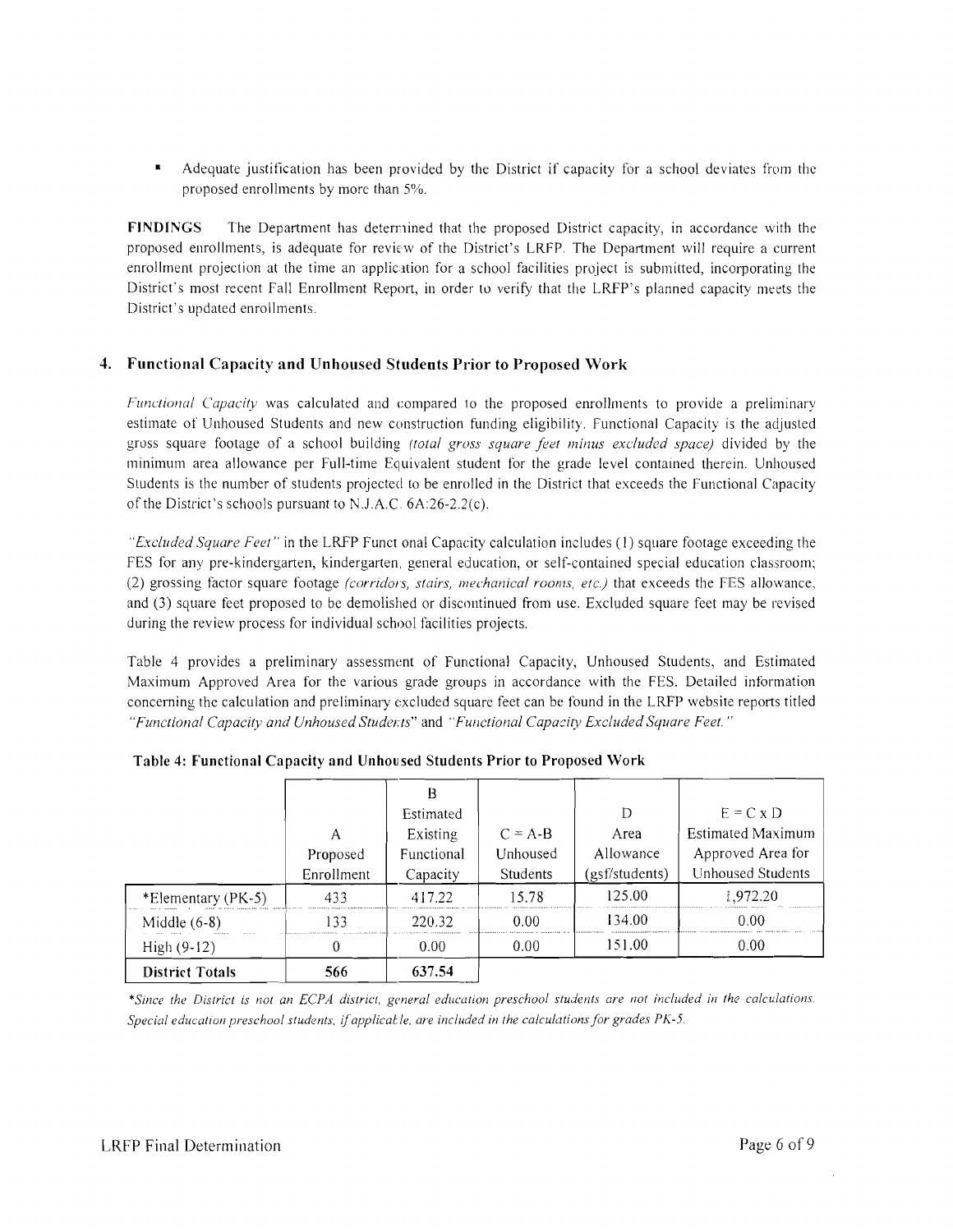Major conclusions are as follows:

- The calculations for "Estimated Existing Functional Capacity" include school facilities projects that have been approved by the Department but were not under construction or complete at the time of Plan submission.
- The District, based on the preliminary LRFP assessment, does not have Unhoused Students for the following FES grade groups: Grades 6-8.
- The District, based on the preliminary LRFP assessment, has Unhoused Students for the following FES grade groups: Grades K-S.
- The District is not an ECPA District. Therefore, pre-kindergarten students are not included in the calculations.
- The District is not proposing to demolish or discontinue the use of existing District-owned instructional space. The Functional Capacity calculation excludes square feet proposed to be demolished or discontinued for the following FES grade groups: n/a.

**FINDINGS** Functional Capacity and Unhoused Students calculated in the LRFP are preliminary estimates. Justification for square footage in excess of the FES and the determination of additional excluded square feet, Preliminary Eligible Costs (PEC), and Final Eligible Costs (FEC) will be included in the review process for specific school facilities projects. A feasibility study undertaken by the District is required if building demolition or replacement is proposed per N.J.A.C.  $6A:26-2.3(b)(10)$ .

## **5. Proposed Work**

The District was instructed to review the condition of its facilities and sites and to propose corrective "*system*" and *"inventory"* actions in its LRFP. *"System"* actions upgrade existing conditions without changing spatial configuration or size. Examples of system actions include new windows, finishes, and mechanical systems. *"Inventory"* actions address space problems by removing, adding, or altering sites, schools, buildings and rooms. Examples of inventory actions include buildmg additions, the reconfiguration of existing walls, or changing room use.

Table 5 summarizes the type of work proposed in the District's LRFP for instructional buildings. Detailed information can be found in the LRFP wehsite reports titled *"Site Asset Inventory," "LRFP Systems Actions Summary.* " *and "LRFP Inventory Actions Summary. "* 

| Type of Work                                                   | Work Included in LRFP         |  |  |
|----------------------------------------------------------------|-------------------------------|--|--|
| <b>System Upgrades</b>                                         |                               |  |  |
| <b>Inventory Changes</b>                                       |                               |  |  |
| Room Reassignment or Reconfiguration                           |                               |  |  |
| Building Addition                                              | approaches that the thirty of |  |  |
| New Building                                                   |                               |  |  |
| Partial or Whole Building Demolition or Discontinuation of Use |                               |  |  |
| New Site                                                       |                               |  |  |

**Table 5: Proposed Work for Instructional Buildings**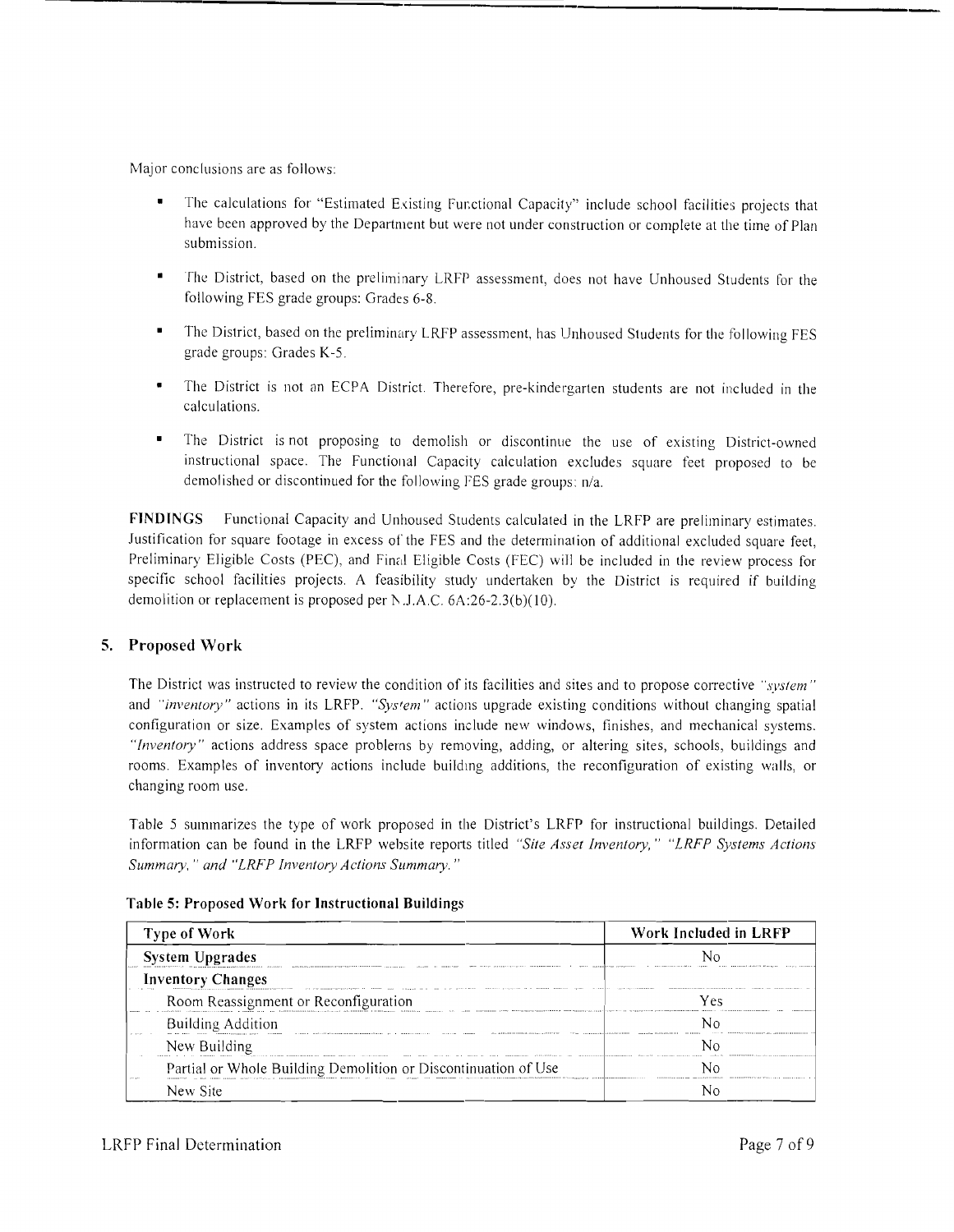Major conclusions are as follows:

- The District has not proposed system upgrades in one or more instructional buildings.
- The District has proposed inventory changes, excluding new construction, in one or more instructional buildings.
- The District has not proposed new construction in lieu of rehabilitation in one or more instructional buildings.

Please note that costs represented in the LRFP are for capital planning purposes only. Estimated costs are not intended to represent preliminary eligible costs or final eligible costs of approved school facilities projects.

The Act (N.J.S.A. 18A:7G-7b) provides that all school facilities shall be deemed suitable for rehabilitation unless a pre-construction evaluation undertaken by the District demonstrates to the satisfaction of the Commissioner that the structure might pose a risk to the safety of the occupants even after rehabilitation or that rehabilitation is not cost-effective. Pursuant to N.J.A.C. 6A:26-2.3(b)(10), the Commissioner may identify school facilities for which new construction is proposed in lieu of rehabilitation for which it appears from the information presented that new construction is justified, provided, however, that for such school facilities so identified, the District must submit a feasibility study as part of the application for the specific school facilities project. The cost of each proposed building replacement is compared to the cost of additions or rehabilitation required to eliminate health and safety deficiencies and to achieve the District's programmatic model.

Facilities used for non-instructional or non-educational purposes are ineligible for State support under the Act. However, projects for such facilities shall be reviewed by the Department to determine whether they are consistent with the District's LRFP and whether the facility, if it is to house students (full or part time) conforms to educational adequacy requirements. These projects shall conform to all applicable statutes and regulations.

**FINDINGS** The Department has determined that the proposed work is adequate for review of the District's LRFP. However, Department approval of proposed work in the LRFP does not imply that the District may proceed with a school facilities project. The District must submit individual project applications with cost estimates for Department project approval. Both school facilities project approval and other capital project review require consistency with the District's approved LRFP.

## **6. Functional Capacity and Unhoused Students After Completion** of Proposed **Work**

The *Functional Capacity* of the District's sc hools *after* completion of the scope of work proposed in the LRFP was calculated to highlight any remaining Unhoused Students.

Table 6 provides a preliminary assessment of Unhoused Students and Estimated Remaining Maximum Area after completion of new construction proposed in the LRFP, if applicable. Detailed information concerning the calculation can be found in the website report titled *"Functional Capacity and Unhoused Students"*